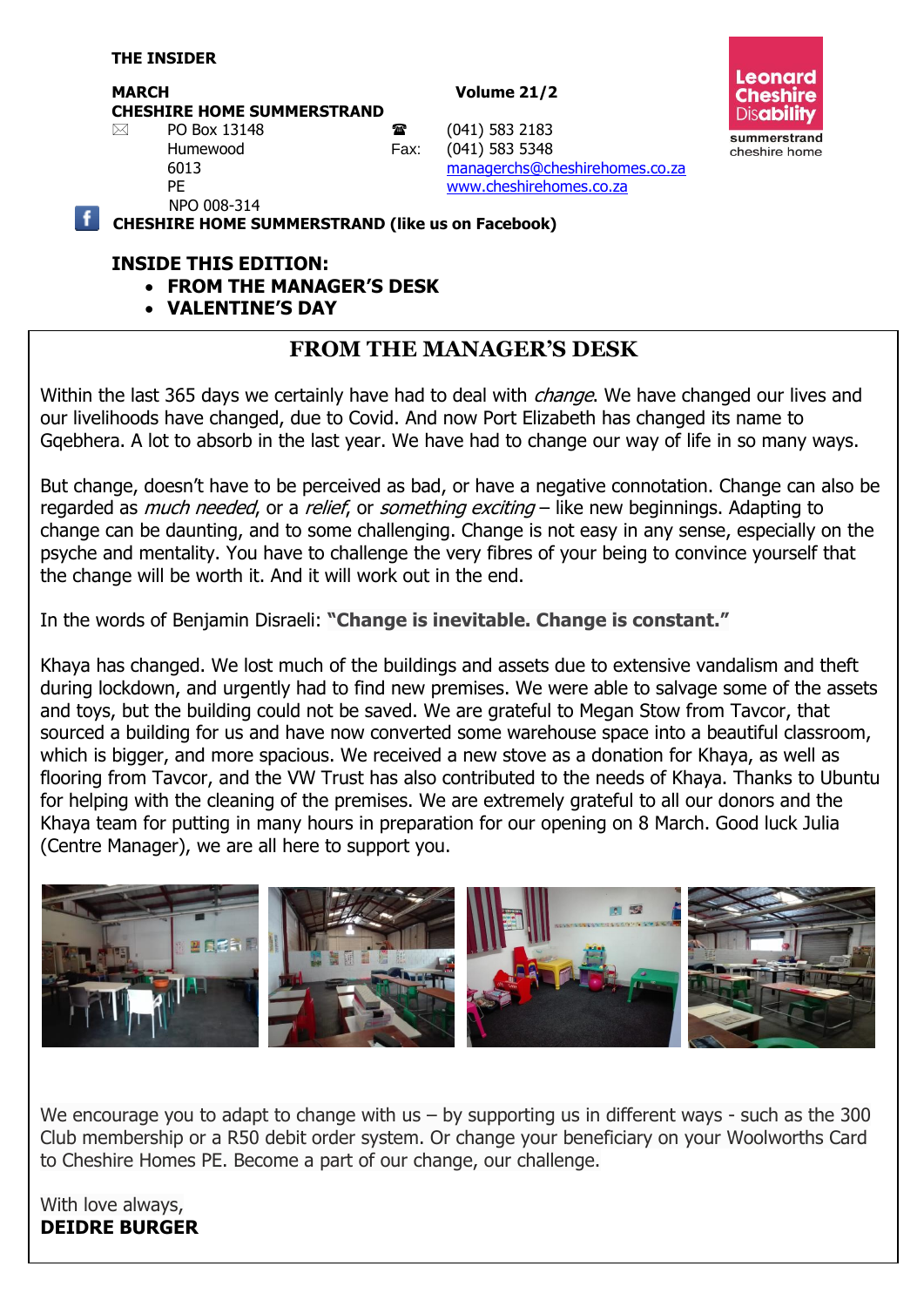| <b>FUNDRAISING REPORT</b><br>(JANUARY 2021) |                    | "WOKS FOR WHEELS"                              |
|---------------------------------------------|--------------------|------------------------------------------------|
|                                             |                    | A WELFIT ODDY PROJECT                          |
| <b>FUNDRAISING:</b>                         |                    | <b>MADE BY RESIDENTS OF CHESHIRE HOME</b>      |
| <b>WOT NOT SHOP</b>                         | R 12 128           | <b>SUMMERSTRAND</b>                            |
| <b>CLOTHES GALORE</b>                       | R 790              |                                                |
| POISON DWARFS                               | R <sub>1</sub> 200 | <b>MADE FROM 316 STAINLESS STEEL</b>           |
| <b>WOKS</b>                                 | R 2 400            | <b>WITH 3 DETACH-ABLE LEGS</b>                 |
|                                             |                    | R400 each                                      |
| <b>DONATIONS:</b>                           |                    | <b>ORDERS:</b>                                 |
| <b>RENEE BROOKS</b>                         | R 1 000            | 041 583 2183 OR managerchs@cheshirehomes.co.za |
| <b>K SUBRAMONY</b>                          | R 100              |                                                |
| KITTY DE ROER                               | R 400              | <b>THOUGHT OF THE MONTH:</b>                   |
| <b>MAXI JACHENS</b>                         | R 300              | "A POSITIVE ATTITUDE IS SOMETHING              |
| <b>STANLEY FAMILY</b>                       | R 1 000            | EVERYONE CAN WORK ON, AND EVERYONE             |
| <b>LUCILLE RIJS</b>                         | R 1 000            |                                                |
| <b>GHB FITCHETT</b>                         |                    | CAN LEARN HOW TO EMPLOY IT."                   |
| <b>TESTAMENTARY TRUST</b>                   | R 25 000           |                                                |
| MY SCHOOL CARD                              | R 749              | $\sim$ JOAN LUNDEN $\sim$                      |

### **VALENTINE'S DAY 2021**

We would like to thank everyone who contributed towards the **Valentine's Lunch Braai** for the residents on Friday 12 Feb! The residents really appreciated, enjoyed and mentally needed this deliciously fun day with lots of love and laughs… we really missed having our friends and family over to celebrate this special day with us!

We would like to thank Summerbreezz Superspar, Lebon Bakery and every single individual donation received from: Delene Gerber, Marena de Ridder, Tronel Rabe, Alan Campbell, Phil Snyman, Anna Pretorius, Bob & Liz Bullock, Geoffrey Lilford…your generous support is greatly appreciated!

Also a very big thank you to Ashley Arthur, our Maintenance Manager, for braaing the meat to succulent perfection.

Special thank you too to the Eastern Province Caterers staff for decorating the dining room and for preparing the mouth-watering Valentine's lunch braai.

### **LEVEL 3 RESTRICTIONS TO CONTINUE AT CHESHIRE HOME SUMMERSTRAND**

- Residents are still not allowed out of the Home unless for medical appointments
- Staff and residents are still to wear masks and carry sanitizer with them at all times
- Daily screening of staff continues to take place. Entry processes still in place.
- No family or visitors are allowed into the home at all. All parcels handed over the gate to residents, must first be sanitized in the presence of a staff member, and not just accepted into the home.
- Gate visitations are allowed but NO physical contact allowed, and a distance of 1.5 meters maintained.
- We are taking all necessary precautions, and ask that we all pray for the safety and protection of our Home – staff, residents and service providers.
- Thank you again for understanding our urgency and need to protect our residents.
- The charity shops will be open to the public every Saturday in March (6th, 13th, 27th) from 08:30 to 12:00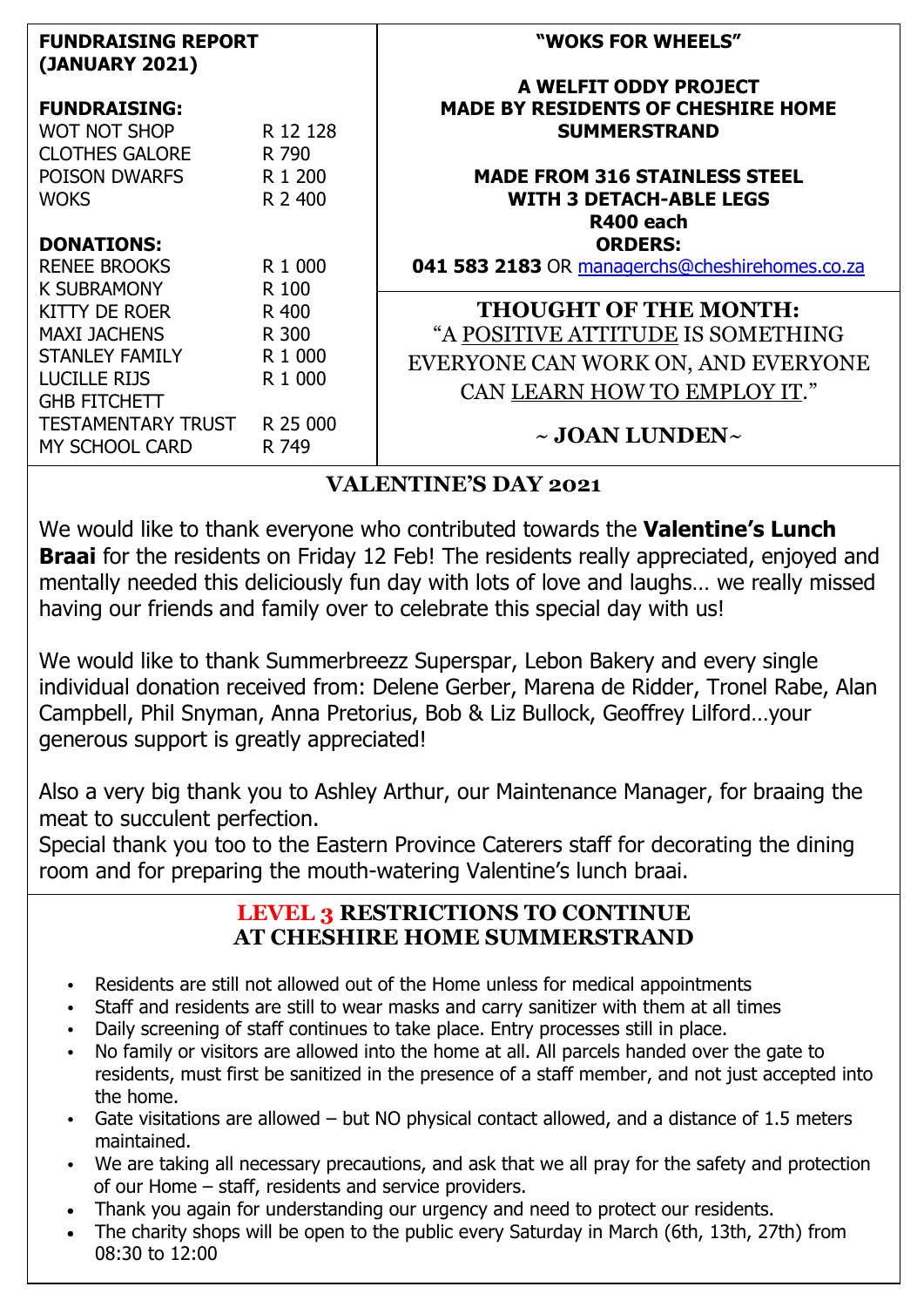## **RESIDENTS' ACTIVITIES (JAN/FEB 2021):**

- \* Resident Nicole Mclean and her Au Pair, Sam, have started **arts and crafts** activities with the residents on Wednesday mornings which they all thoroughly enjoy!
- \* A few residents enjoy playing **Rummikub** and **Dominoes** and are quite competitive
- they keep a score board!
- \* Resident Jackson Gqomo organizes **Bible Study** on a weekly basis which is well attended.

## **DONATIONS (JAN/FEB 2021):**

- \* NUMEROUS DONATIONS OF "**GIFTS IN KIND**" FROM **VARIOUS DONORS** FOR THE RESIDENTS AND CHARITY SHOPS
- \* **DIESEL** FROM **SASOL SUMMERSTRAND**
- \* **PERISHABLE FOOD, YOGURT, MIX-A-DRINK AND AMAZI MILK** FROM **COMMUNITY CHEST PE**
- \* **BIRD SEED FROM CAMPBELL FEED & SEED**
- \* **VARIOUS GOODS FOR WOT NOT SHOP** FROM **CHECKERS GREENACRES**
- **\* PACKAGING** FROM **MEGA PACKAGING**
- **\* WATERMELONS AND SPANSPEK** FROM **CAPE RECIFE SCHOOL**
- **\* HAND SANITIZER AND FACIAL MASKS** FROM **MARRIOTT SALES & TRADING \* CLEANING OF THE HOMES WINDOWS** FROM **ENGOZA HYGIENE**

### **300 CLUB 2021**

Our 300 Club fees are a **once-off payment** of **R120 per year**. There are **monthly draws of R300 (1st), R150 (2nd), and R75 (3rd)** for members! We are aiming **to have 300 members for 2021 and** we already have **70 members** to date (3 March)! At the end of each year one lucky member stand the chance of winning **R1 000**!

Please support this worthy cause  $-$  see attached 300 Club form for 2021!

## **300 CLUB WINNERS (JANUARY):**

- 1. BILL EMSLIE (9)
- 2. CHRIS BURGER FUND (7)
- 3. GEORGE TZEMIS (46)

## **300 CLUB WINNERS (FEBRUARY)**

- 1. WILLEM DU PLESSIS (63)
- 2. PAIGE LEE (62)
- 3. PIETER V HEERDEN (29)

Please support our Home by linking your Woolworths card here: <https://www.myschool.co.za/portal/login> or fill in

the attached Application Form to get your free card: beneficiary name is **CHESHIRE HOMES PE**.



## **THIS & THAT**

\* **Staff member** on **leave** this month: **Siya Nqobo** (Care Worker) – we wish him a well-deserved rest!

\* We wish to thank all the **companies** and **individuals** that support our Home through **monetary donations**…we are so grateful for the overwhelming support! Fundraising is so challenging, therefore funding is limited and yet expenses continue as normal.